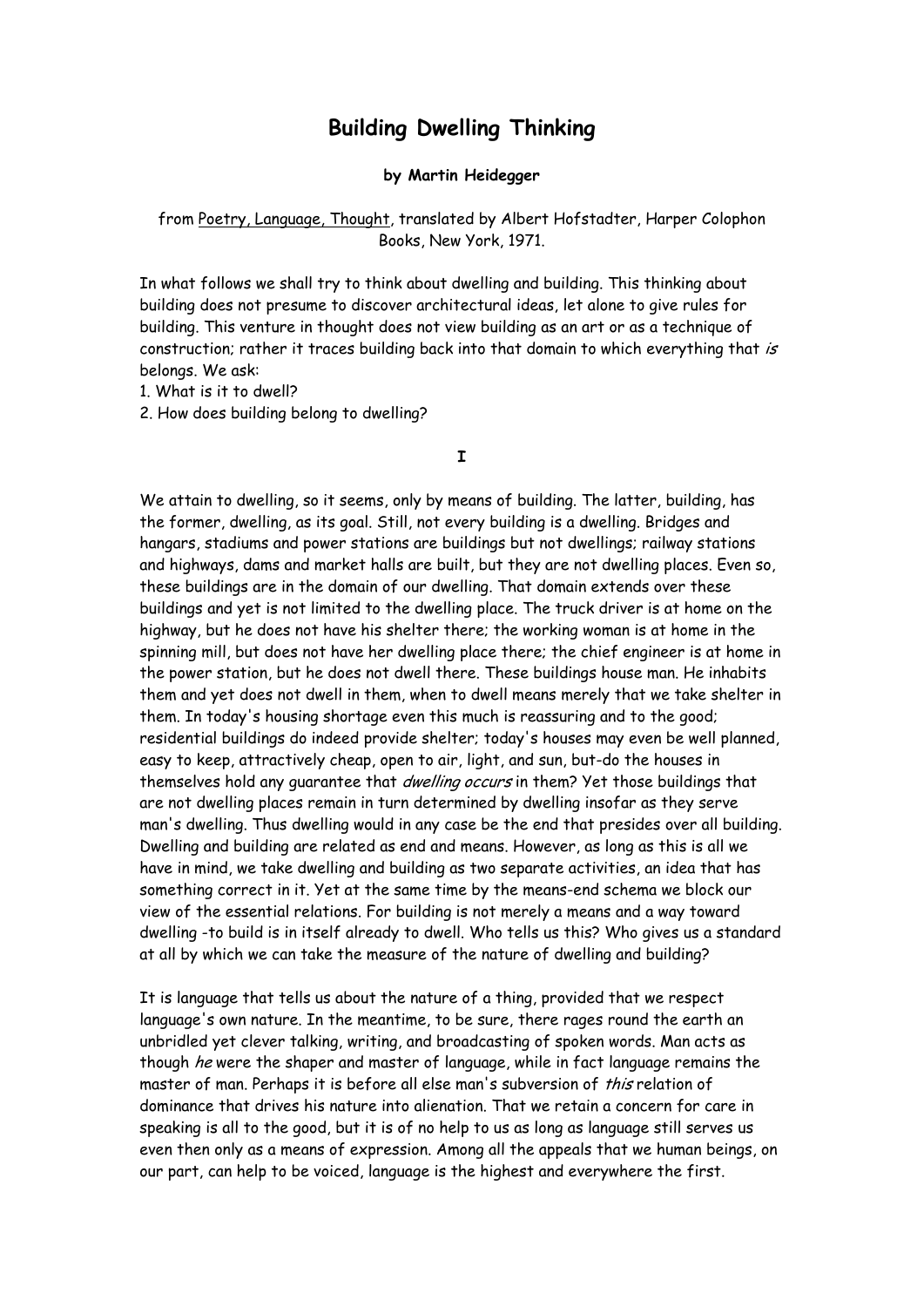What, then, does Bauen, building, mean? The Old English and High German word for building, buan, means to dwell. This signifies: to remain, to stay in a place. The real meaning of the verb bauen, namely, to dwell, has been lost to us. But a covert trace of it has been preserved in the German word Nachbar, neighbor. The neighbor is in Old English the neahgehur; neah, near, and gebur, dweller. The Nachbar is the Nachgebur, the Nachgebauer, the near-dweller, he who dwells nearby. The verbs buri, büren, beuren, beuron, all signify dwelling, the abode, the place of dwelling. Now to be sure the old word buan not only tells us that bauen, to build, is really to dwell; it also gives us a clue as to how we have to think about the dwelling it signifies. When we speak of dwelling we usually think of an activity that man performs alongside many other activities. We work here and dwell there. We do not merely dwell-that would be virtual inactivity-we practice a profession, we do business, we travel and lodge on the way, now here, now there. Bauen originally means to dwell. Where the word bauen still speaks in its original sense it also says how far the nature of dwelling reaches. That is, bauen, buan, bhu, beo are our word bin in the versions: ich bin, I am, du bist, you are, the imperative form bis, be. What then does ich bin mean? The old word bauen, to which the bin belongs, answers: ich bin, du bist mean: I dwell, you dwell. The way in which you are and I am, the manner in which we humans are on the earth, is Buan, dwelling. To be a human being means to be on the earth as a mortal. it means to dwell. The old word bauen, which says that man is insofar as he dwells, this word barren however also means at the same time to cherish and protect, to preserve and care for, specifically to till the soil, to cultivate the vine. Such building only takes care-it tends the growth that ripens into its fruit of its own accord. Building in the sense of preserving and nurturing is not making anything. Shipbuilding and temple-building, on the other hand, do in a certain way make their own works. Here building, in contrast with cultivating, is a constructing. Both modes of building-building as cultivating, Latin *colere, cultura*, and building as the raising up of edifices, aedificare -are comprised within genuine building, that is, dwelling. Building as dwelling, that is, as being on the earth, however, remains for man's everyday experience that which is from the outset "habitual"-we inhabit it, as our language says so beautifully: it is the Gewohnte. For this reason it recedes behind the manifold ways in which dwelling is accomplished, the activities of cultivation and construction. These activities later claim the name of *bauen*, building, and with it the fact of building, exclusively for themselves. The real sense of *bauen*, namely dwelling, falls into oblivion.

At first sight this event looks as though it were no more than a change of meaning of mere terms. In truth, however, something decisive is concealed in it, namely, dwelling is not experienced as man's being; dwelling is never thought of as the basic character of human being.

That language in a way retracts the real meaning of the word bauen, which is dwelling, is evidence of the primal nature of these meanings; for with the essential words of language, their true meaning easily falls into oblivion in favor of foreground meanings. Man has hardly yet pondered the mystery of this process. Language withdraws from man its simple and high speech. But its primal call does not thereby become incapable of speech; it merely falls silent. Man, though, fails to heed this silence.

But if we listen to what language says in the word bauen we hear three things: 1. Building is really dwelling.

2. Dwelling is the manner in which mortals are on the earth.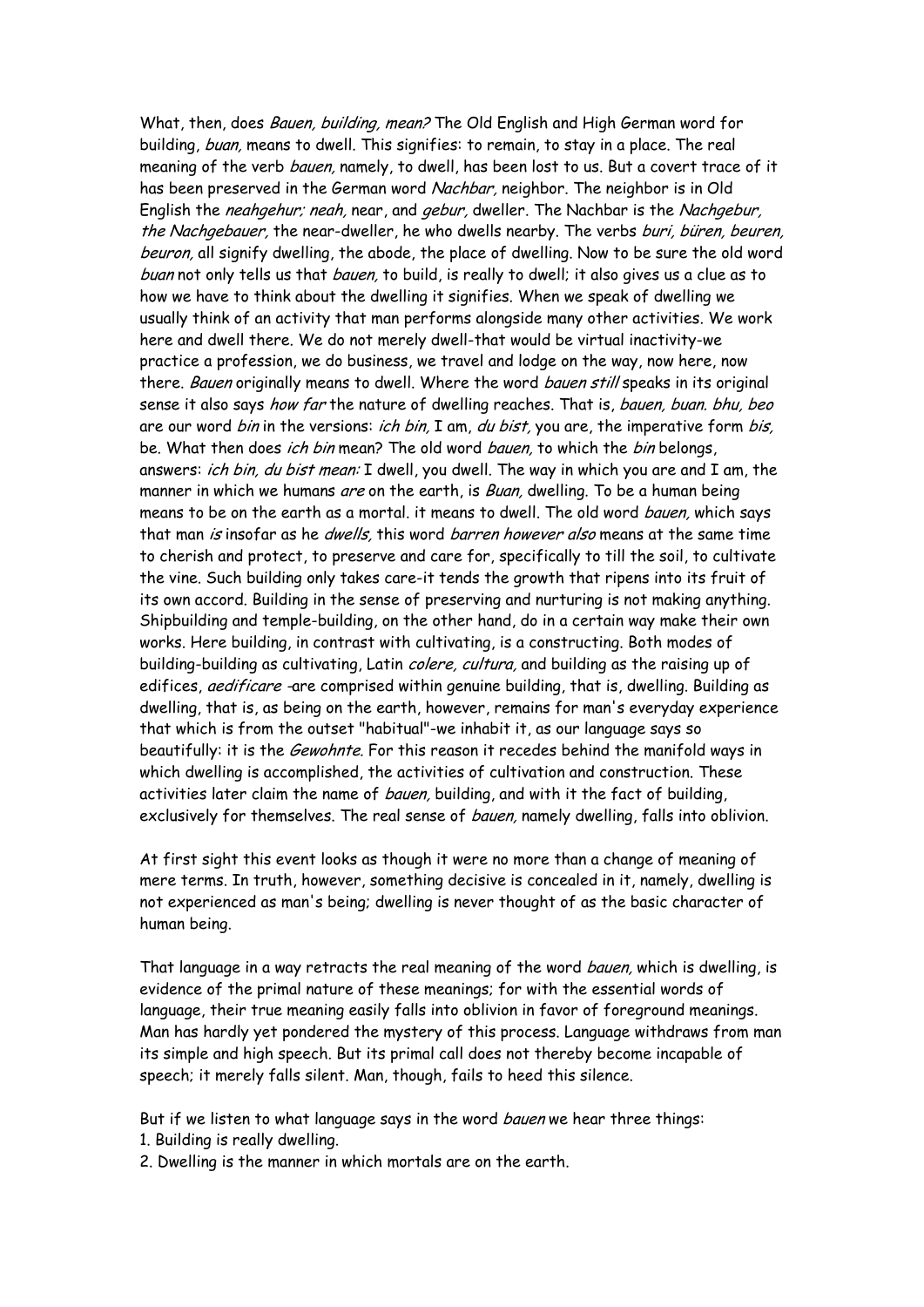3. Building as dwelling unfolds into the buildingthat cultivates growing things and the building that erects buildings.

If we give thought to this threefold fact, we obtain a clue and note the following: as long as we do not bear in mind that all building is in itself a dwelling, we cannot even adequately ask, let alone properly decide, what the building of buildings might be in its nature. We do not dwell because we have built, but we build and have built because we dwell, that is, because we are *dwellers*. But in what does the nature of dwelling consist? Let us listen once more to what language says to us. The Old Saxon wuon, the Gothic wunian like the old word bauen, mean to remain, to stay in a place. But the Gothic wunian says more distinctly how this remaining is experienced. Wunian means: to be at peace, to be brought to peace, to remain in peace. The word for peace, Friede, means the free, das Frye, and fry means: preserved from harm and danger, preserved from something, safeguarded. To free really means to spare. The sparing itself consists not only in the fact that we do not harm the one whom we spare. Real sparing is something *positive* and takes place when we leave something beforehand in its own nature, when we return it specifically to its being, when we "free" it in the real sense of the word into a preserve of peace. To dwell, to be set at peace, means to remain at peace within the free sphere that safeguards each thing in its nature. The fundamental character of dwelling is this sparing and preserving. It pervades dwelling in its whole range. That range reveals itself to us as soon as we reflect that human being consists in dwelling and, indeed, dwelling in the sense of the stay of mortals on the earth.

But "on the earth" already means "under the sky." Both of these also mean "remaining before the divinities" and include a "belonging to men's being with one another." By a primal oneness the four-earth and sky, divinities and mortals-belong together in one.

Earth is the serving bearer, blossoming and fruiting, spreading out in rock and water, rising up into plant and animal. When we say earth, we are already thinking of the other three along with it, but we give no thought to the simple oneness of the four.

The sky is the vaulting path of the sun, the course of the changing, moon, the wandering glitter of the stars, the year's seasons and their changes, the light and dusk of day, the gloom and glow of night, the clemency and inclemency of the weather, the drifting clouds and blue depth of the ether. When we say sky, we are already thinking of the other three along with it, but we give no thought to the simple oneness of the four.

The divinities are the beckoning messengers of the godhead. 0ut of the holy sway of the godhead, the god appears in his presence or withdraws into his concealment. When we speak of the divinities, we are already thinking of the other three along with them, but we give no thought to the simple oneness of the four.

The mortals are the human beings. They are called mortals because they can die. To die means to be capable of death as death. Only man dies, and indeed continually, as long as remains on earth, under the sky, before the divinities. When we speak of mortals, we are already thinking of the other three along with them, but we give no thought to the simple oneness of the four.

This simple oneness of the four we call the fourfold. Mortals are in the fourfold by dwelling. But the basic character of dwelling is to spare, to preserve. Mortals dwell in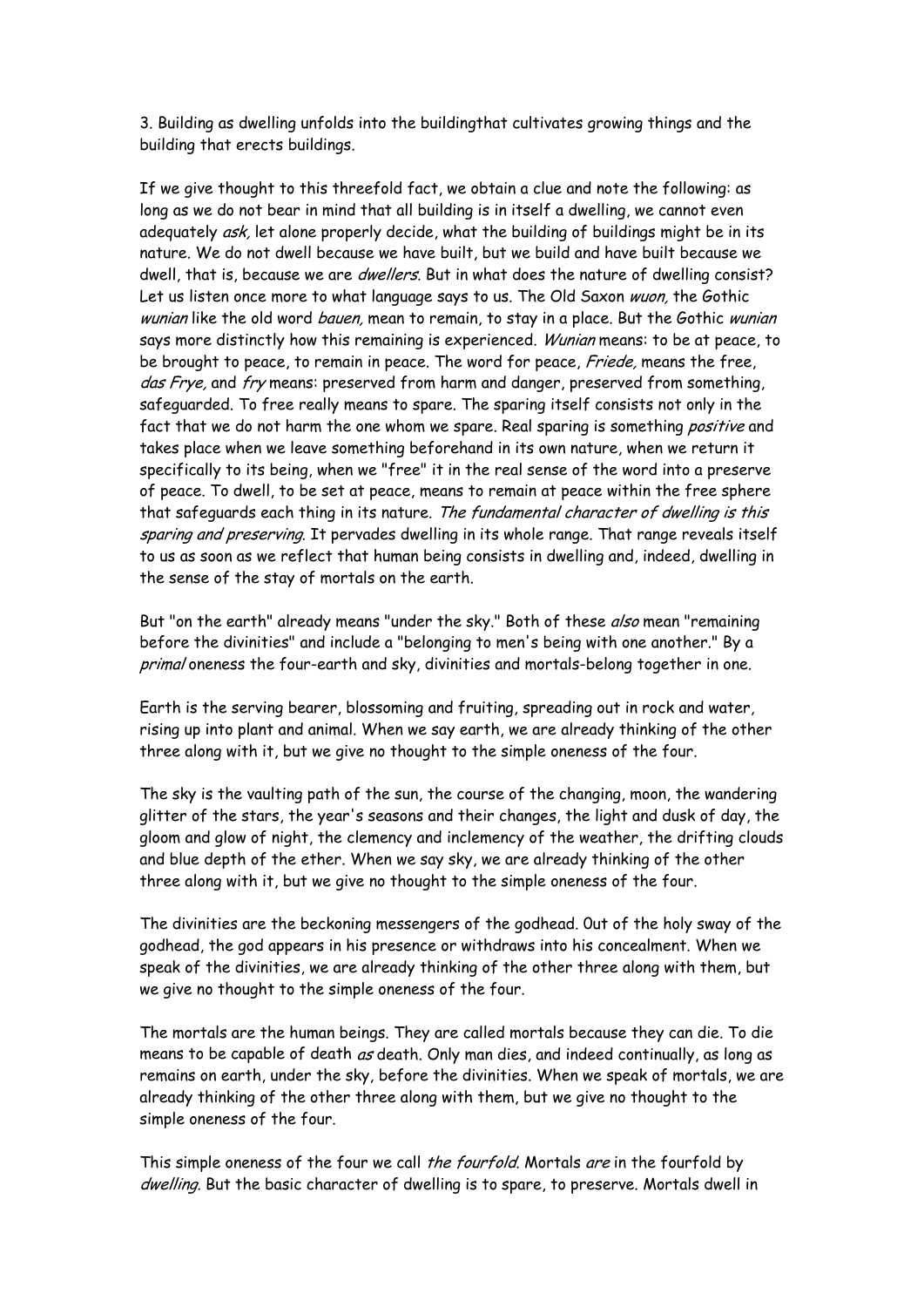the way they preserve the fourfold in its essential being, its presencing. Accordingly, the preserving that dwells is fourfold.

Mortals dwell in that they save the earth-taking the word in the old sense still known to Lessing. Saving does not only snatch something from a danger. To save really means to set something free into its own presencing. To save the earth is more than to exploit it or even wear it out. Saving the earth does not master the earth and does not subjugate it, which is merely one step from spoliation.

Mortals dwell in that they receive the sky as sky. They leave to the sun and the moon their journey, to the stars their courses, to the seasons their blessing and their inclemency; they do not turn night into day nor day into a harassed unrest.

Mortals dwell in that they await the divinities as divinities. In hope they hold up to the divinities what is unhoped for. They wait for intimations of their coming and do not mistake the signs of their absence. They do not make their gods for themselves and do not worship idols. In the very depth of misfortune they wait for the weal that has been withdrawn.

Mortals dwell in that they initiate their own nature-their being capable of death as death-into the use and practice of this capacity, so that there may be a good death. To initiate mortals into the nature of death in no way means to make death, as empty Nothing, the goal. Nor does it mean to darken dwelling by blindly staring toward the end.

In saving the earth, in receiving the sky, in awaiting the divinities, in initiating mortals, dwelling occurs as the fourfold preservation of the fourfold. To spare and preserve means: to take under our care, to look after the fourfold in its presencing. What we take under our care must be kept safe. But if dwelling preserves the fourfold, where does it keep the fourfold's nature? How do mortals make their dwelling such a preserving? Mortals would never be capable of it if dwelling were merely a staying on earth under the sky, before the divinities, among mortals. Rather, dwelling itself is always a staying with things. Dwelling, as preserving, keeps the fourfold in that with which mortals stay: in things.

Staying with things, however, is not merely something attached to this fourfold preserving as a fifth something. On the contrary: staying with things is the only way in which the fourfold stay within the fourfold is accomplished at any time in simple unity. Dwelling preserves the fourfold by bringing the presencing of the fourfold into things. But things themselves secure the fourfold only when they themselves as things are let be in their presencing. How is this done? In this way, that mortals nurse and nurture the things that grow, and specially construct things that do not grow. Cultivating and construction are building in the narrower sense. *Dwelling*, insofar as it keeps or secures the fourfold in things, is, as this keeping, a building. With this, we are on our way to the second question.

**II**

In what way does building belong to dwelling?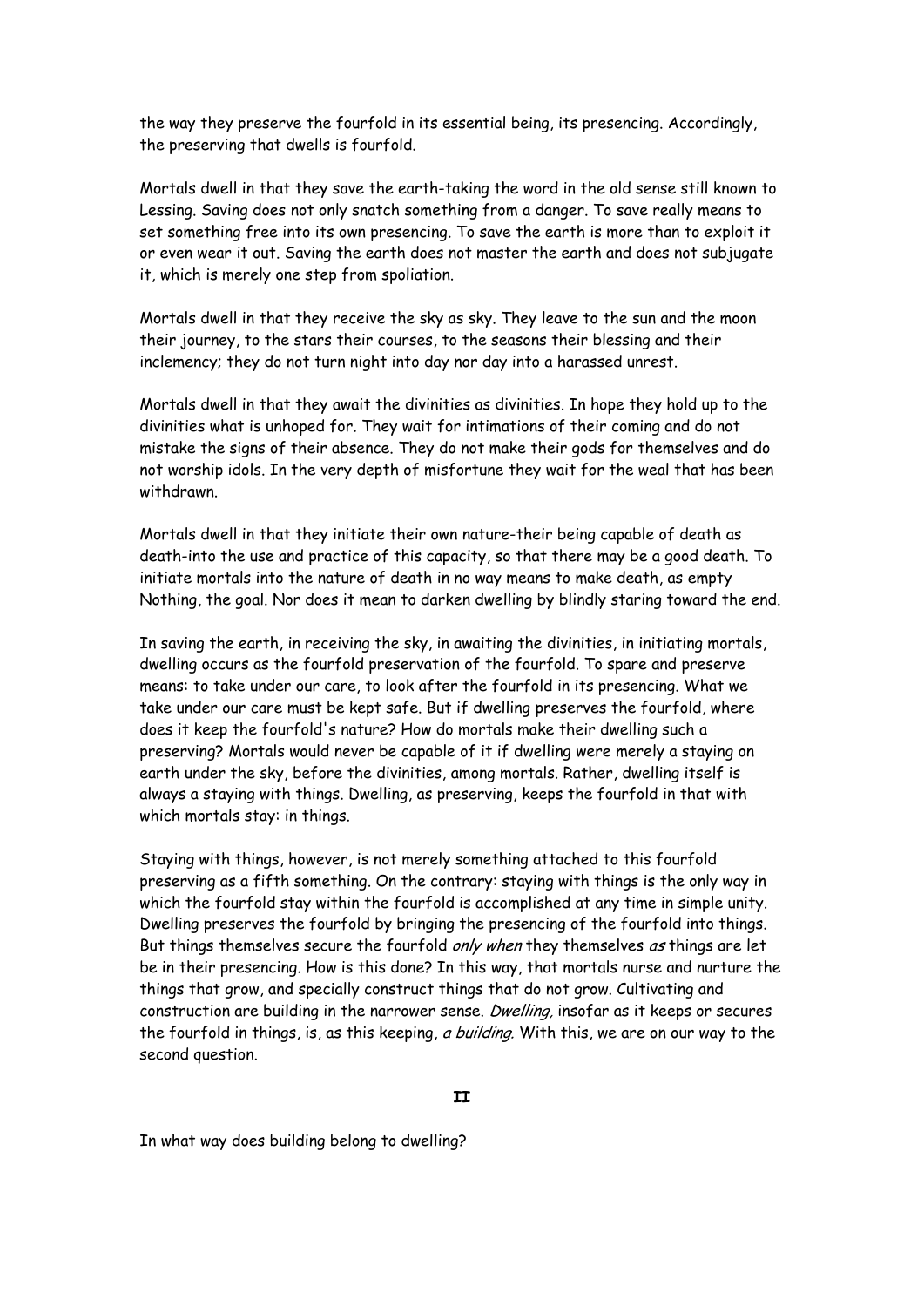The answer to this question will clarify for us what building, understood by way of the nature of dwelling, really is. We limit ourselves to building in the sense of constructing things and inquire: what is a built thing? A bridge may serve as an example for our reflections.

The bridge swings over the stream "with case and power. It does not just connect banks that are already there. The banks emerge as banks only as the bridge crosses the stream. The bridge designedly causes them to lie across from each other. One side is set off against the other by the bridge. Nor do the banks stretch along the stream as indifferent border strips of the dry land. With the banks, the bridge brings to the stream the one and the other expanse of the landscape lying behind them. It brings stream and bank and land into each other's neighborhood. The bridge gathers the earth as landscape around the stream. Thus it guides and attends the stream through the meadows. Resting upright in the stream's bed, the bridge-piers bear the swing of the arches that leave the stream's waters to run their course. The waters may wander on quiet and gay, the sky's floods from storm or thaw may shoot past the piers in torrential waves-the bridge is ready for the sky's weather and its fickle nature. Even where the bridge covers the stream, it holds its flow up to the sky by taking it for a moment under the vaulted gateway and then setting it free once more.

The bridge lets the stream run its course and at the same time grants their way to mortals so that they may come and go from shore to shore. Bridges lead in many ways. The city bridge leads from the precincts of the castle to the cathedral square; the river bridge near the country town brings wagons and horse teams to the surrounding villages. The old stone bridge's humble brook crossing gives to the harvest wagon its passage from the fields into the village and carries the lumber cart from the field path to the road. The highway bridge is tied into the network of long-distance traffic, paced as calculated for maximum yield. Always and ever differently the bridge escorts the lingering and hastening ways of men to and from, so that they may get to other banks and in the end, as mortals, to the other side. Now in a high arch, now in a low, the bridge vaults over glen and stream-whether mortals keep in mind this vaulting of the bridge's course or forget that they, always themselves on their way to the last bridge, are actually striving to surmount all that is common and unsound in them in order to bring themselves before the haleness of the divinities. The bridge *gathers*, as a passage that crosses, before the divinities-whether we explicitly think of, and visibly give thanks for, their presence, as in the figure of the saint of the bridge, or whether that divine presence is obstructed or even pushed wholly aside.

The bridge *gathers* to itself in *its own* way earth and sky, divinities and mortals.

Gathering or assembly, by an ancient word of our language, is called "thing." The bridge is a thing-and, indeed, it is such as the gathering of the fourfold which we have described. To be sure, people think of the bridge as primarily and really *merely* a bridge; after that, and occasionally, it might possibly express much else besides; and as such an expression it would then become a symbol, for instance ,t symbol of those things we mentioned before. But the bridge, if it is a true bridge, is never first of all a mere bridge and then afterward a symbol. And just as little is the bridge in the first place exclusively a symbol, in the sense that it expresses something that strictly speaking does not belong to it. If we take the bridge strictly as such, it never appears as an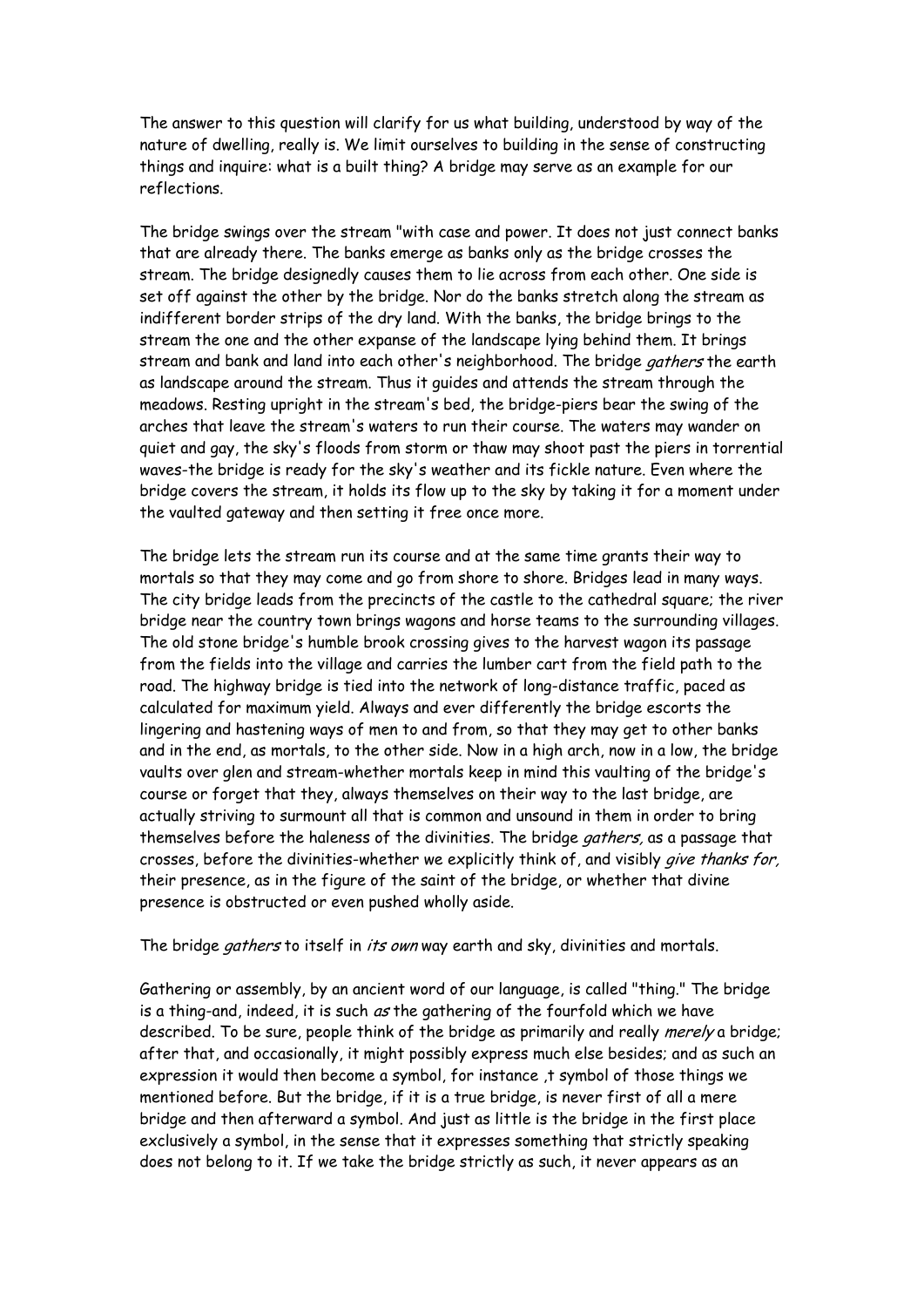expression. The bridge is a thing and only that. Only? As this thing it gathers the fourfold.

Our thinking has of course long been accustomed to *understate* the nature of the thing. The consequence, in the course of Western thought, has been that the thing is represented as an unknown X to which perceptible properties are attached. From this point of view, everything that already belongs to the gathering nature of this thing does, of course, appear as something that is afterward read into it. Yet the bridge would never be a mere bridge if it were not a thing.

To be sure, the bridge is a thing of its own kind; for it gathers the fourfold in such a way that it allows a site for it. But only something that is itself a location can make space for a site. The location is not already there before the bridge is. Before the bridge stands, there are of course many spots along the stream that can be occupied by something. One of them proves to be a location, and does so *because of the bridge*. Thus the bridge does not first come to a location to stand in it; rather, a location comes into existence only by virtue of the bridge. The bridge is a thing; it gathers the fourfold, but in such a way that it allows a site for the fourfold. By this site are determined the localities and ways by which a space is provided for.

Only things that are locations in this manner allow for spaces. What the word for space, Raum, Rum, designates is said by its ancient meaning. Raum means a place cleared or freed for settlement and lodging. A space is something that has been made room for, something that- namely within a boundary, Greek peras. A boundary is not that at which something stops but, as the Greeks recognized, the boundary is that from which something begins its presencing. That is why the concept is that of horismos, that is, the horizon, the boundary. Space is in essence that for which room has been made, that which is let into its bounds. That for which room is made is always granted and hence is joined, that is, gathered, by virtue of a location, that is, by such a thing as the bridge. Accordingly, spaces receive their being from locations and not from "space."

Things which, as locations, allow a site we now in anticipation call buildings. They are so called because they are made by a process of building construction. Of what sort this making-building-must be, however, we find out only after we have first given thought to the nature of those things which of themselves require building as the process by which they are made. These things are locations that allow a site for the fourfold, a site that in each case provides for a space. The relation between location and space lies in the nature of these things qua locations, but so does the relation of the location to the man who lives at that location. Therefore we shall now try to clarify the nature of these things that we call buildings by the following brief consideration.

For one thing, what is the relation between location and space? For another, what is the relation between man and space? The bridge is a location. As such a thing, it allows a space into which earth and heaven, divinities and mortals are admitted. The space allowed by the bridge contains many places variously near or far from the bridge. These places, however, may be treated as mere positions between which there lies a measurable distance; a distance, in Greek stadion, always has room made for it, and indeed by bare positions. The space that is thus made by positions is space of a peculiar sort. As distance or "stadion" it is what the same word, stadion, means in Latin, a spatium, an intervening space or interval. Thus nearness and remoteness between men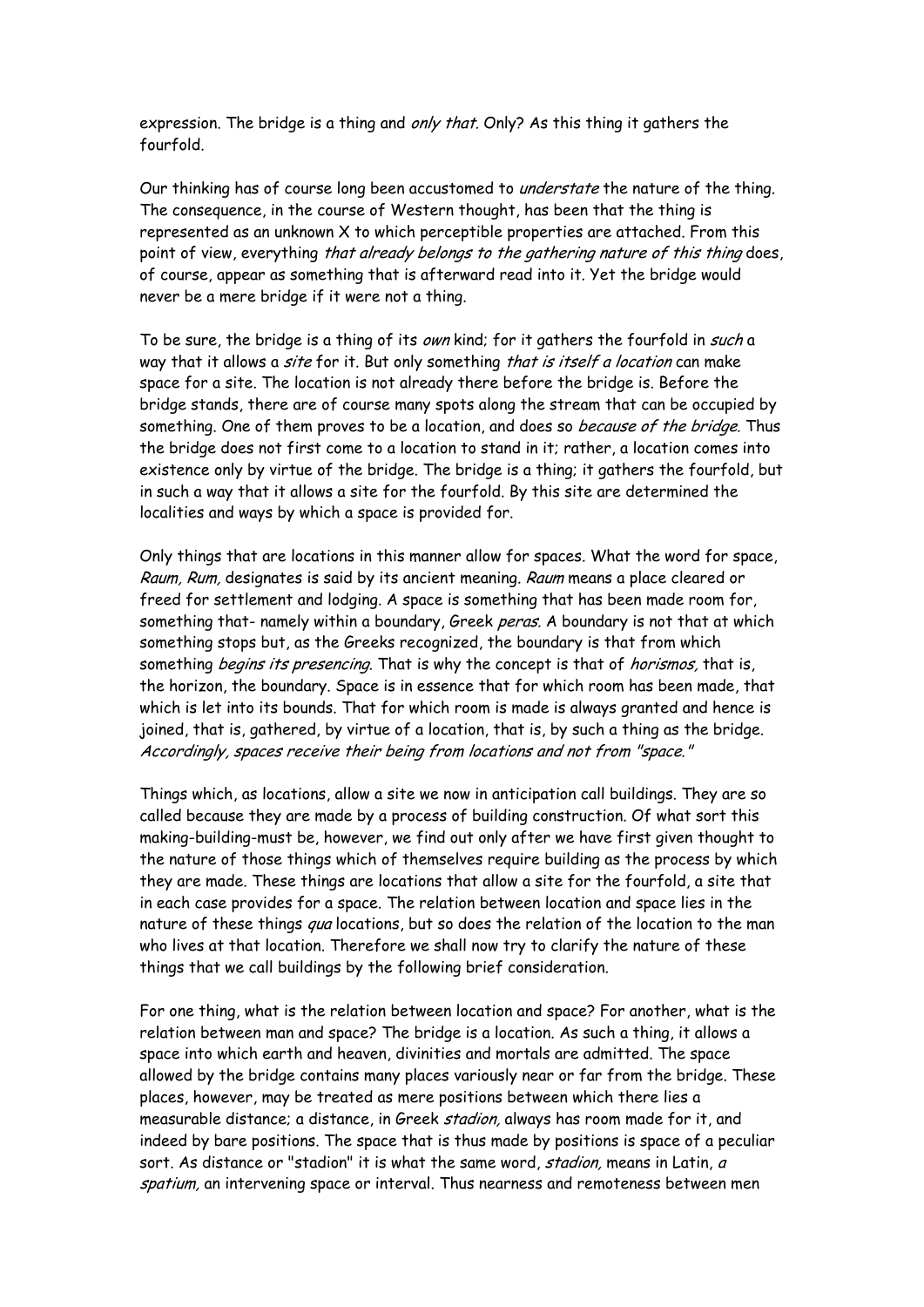and things can become mere intervals of intervening space. In a space that is represented purely as spatium, the bridge now appears as a mere something at some position, which can be occupied at any time by something else or replaced by a mere marker. What is more, the mere dimensions of height, breadth, and depth can be abstracted from space as intervals. What is so abstracted we represent as the pure manifold of the three dimensions. Yet the room made by this manifold is also no longer determined by distances; it is no longer a *spatium*, but now no more than extensioextension. But from a space as extensio a further abstraction can be made, to analyticalgebraic relations. What these relations make room for is the possibility of the construction of manifolds with an arbitrary number of dimensions. The space provided for in this mathematical manner may be called "space," the "one" space as such. But in this sense "the" space , "space," contains no spaces and no places. We never find in it any locations, that is, things of the kind the bridge is. As against that, however, in the spaces provided for by locations there is always space as interval, and in this interval in turn there is space as pure extension. Spatium and extensio afford at any time the possibility of measuring things and what they make room for, according to distances, spans, and directions, and of computing these magnitudes. But the fact that they are universally applicable to everything that has extension can in no case make numerical magnitudes the *ground* of the nature of space and locations that are measurable with the aid of mathematics. How even modern physics was compelled by the facts themselves to represent the spatial medium of cosmic space as a field-unity determined by body as dynamic center, cannot be discussed here.

The spaces through which we go daily are provided for by locations; their nature is grounded in things of the type of buildings. If we pay heed to these relations between locations and spaces, between spaces and space, we get a due to help us in thinking of the relation of man and space.

When we speak of man and space, it sounds as though man stood on one side, space on the other. Yet space is not something that faces man. It is neither an external object nor an inner experience. It is not that there are men, and over and above them space; for when I say "a man," and in saying this word think of a being who exists in a human manner-that is, who dwells-then by the name "man" I already name the stay within the fourfold among things. Even when we relate ourselves to those things that are not in our immediate reach, we are staying with the things themselves. We do not represent distant things merely in our mind-as the textbooks have it-so that only mental representations of distant things run through our minds and heads as substitutes for the things. If all of us now think, from where we are right here, of the old bridge in Heidelberg, this thinking toward that location is not a mere experience inside the persons present here; rather, it belongs to the nature of our thinking of that bridge that in itself thinking gets through, persists through, the distance to that location. From this spot right here, we are there at the bridge-we are by no means at some representational content in our consciousness. From right here we may even be much nearer to that bridge and to what it makes room for than someone who uses it daily as an indifferent river crossing. Spaces, and with them space as such-"space"-are always provided for already within the stay of mortals. Spaces open up by the fact that they are let into the dwelling of man. To say that mortals *are* is to say that *in dwelling* they persist through spaces by virtue of their stay among things and locations. And only because mortals pervade, persist through, spaces by their very nature are they able to go through spaces. But in going through spaces we do not give up our standing in them.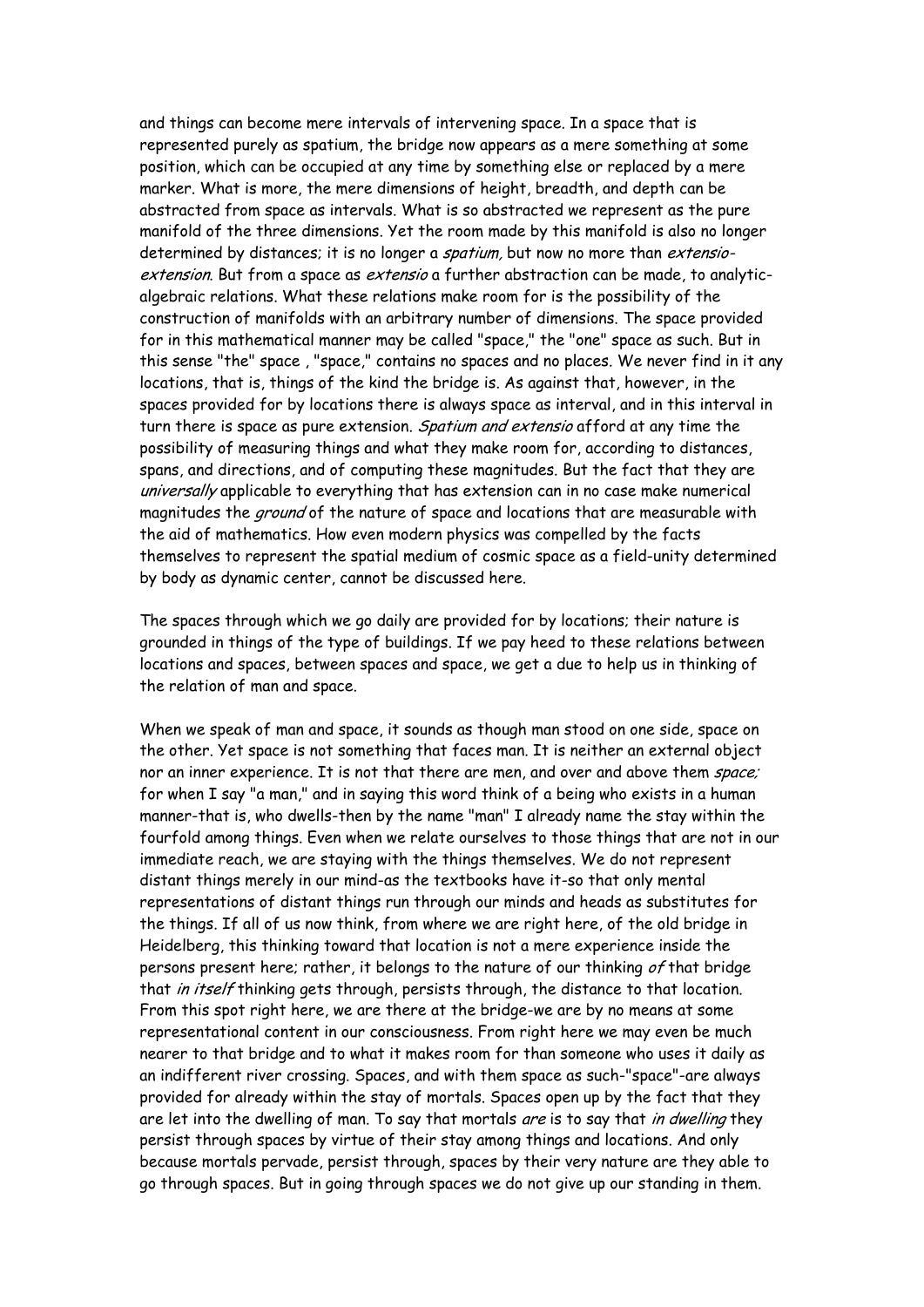Rather, we always go through spaces in such a way that we already experience them by staying constantly with near and remote locations and things. When I go toward the door of the lecture hall, I am already there, and I could not go to it at all if I were not such that I am there. I am never here only, as this encapsulated body; rather, I am there, that is, I already pervade the room, and only thus can I go through it.

Even when mortals turn "inward," taking stock of themselves, they do not leave behind their belonging to the fourfold. When, as we say, we come to our senses and reflect on ourselves, we come back to ourselves from things without ever abandoning our stay among things. Indeed, the loss of rapport with things that occurs in states of depression would be wholly impossible if even such a state were not still what it is as a human state: that is, a staying with things. Only if this stay already characterizes human being can the things among which we are also *fail to* speak to us, *fail* to concern us any longer.

Man's relation to locations, and through locations to spaces, inheres in bis dwelling. The relationship between man and space is none other than dwelling, strictly thought and spoken.

When we think, in the manner just attempted, about the relation between location and space, but also about the relation of man and space, a light falls on the nature of the things that are locations and that we call buildings.

The bridge is a thing of this sort. The location allows the simple onefold of earth and sky, of divinities and mortals, to enter into a site by arranging the site into spaces. The location makes room for the fourfold in a double sense. The location *admits* the fourfold and it installs the fourfold. The two making room in the sense of admitting and in the sense of installing-belong together. As a double space-making, the location is a shelter for the fourfold or, by the same token, a house. Things like such locations shelter or house men's lives. Things of this sort are housings, though not necessarily dwellinghouses in the narrower sense.

The making of such things is building. Its nature consists in this, that it corresponds to the character of these things. They are locations that allow spaces. This is why building, by virtue of constructing locations, is a founding and joining of spaces. Because building produces locations, the joining of the spaces of these locations necessarily brings with it space, as spatium and as extension into the thingly structure of buildings. But building never shapes pure "space" as a single entity. Neither directly nor indirectly. Nevertheless, because it produces things as locations, building is closer to the nature of spaces and to the origin of the nature of "space" than any geometry and mathematics. Building puts up locations that mane space and a site for the fourfold. From the simple oneness in which earth and sky, divinities and mortals belong together, building receives the directive for its erecting of locations. Building takes over from the fourfold the standard for all the traversing and measuring of the spaces that in each case are provided for by the locations that have been founded. The edifices guard the fourfold. They are things that in their own way preserve the fourfold. To preserve the fourfold, to save the earth, to receive the sky, to await the divinities, to escort mortals-this fourfold preserving is the simple nature, the presencing, of dwelling. In this way, then, do genuine buildings give form to dwelling in its presencing and house this presence.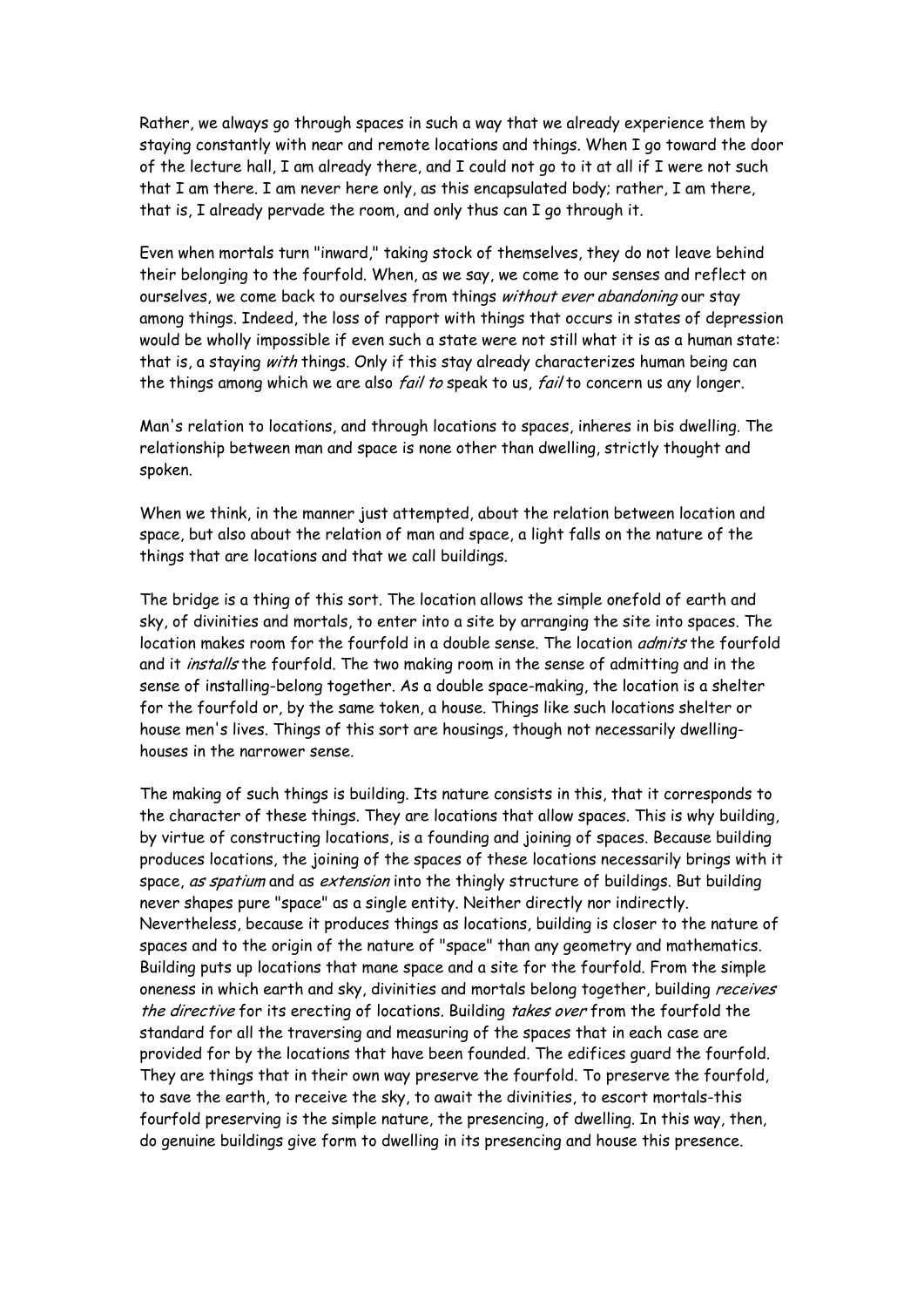Building thus characterized is a distinctive letting-dwell. Whenever it is such in fact, building already *has* responded to the summons of the fourfold. All planning remains grounded on this responding, and planning in turn opens up to the designer the precincts suitable for his designs.

As soon as we try to think of the nature of constructive building in terms of a lettingdwell, we come to know more clearly what that process of making consists in by which building is accomplished. Usually we take production to be an activity whose performance has a result, the finished structure, as its consequence. It is possible to conceive of making in that way; we thereby grasp something that is correct, and yet never touch its nature, which is a producing that brings something forth. For building brings the fourfold *hither* into a thing, the bridge, and brings *forth* the thing as a location, out into what is already there, room for which is only now made by this location.

The Greek for "to bring forth or to produce" is *tikto*. The word *techne*, technique, belongs to the-verb's root tec. To the Greeks techne means neither art nor handicraft but rather: to make something appear, within what is present, as this or that, in this way or that way. The Greeks conceive of *techne*, producing, in terms of letting appear. Techne thus conceived has been concealed in the tectonics of architecture since ancient times. Of late it still remains concealed, and more resolutely, in the technology of power machinery. But the nature of the erecting buildings cannot be understood adequately in terms either of architecture or of engineering construction, nor in terms of a mere combination of the two. The erecting of buildings would not be suitably defined even if we were to think of it in the sense of the original Greek techne as solely a lettingappear, which brings something made, as something present, among the things that are already present.

The nature of building is letting dwell. Building accomplishes its nature in the raising of locations by the joining of their spaces. Only if we are capable of dwelling, only then can we build. Let us think for a while of a farmhouse in the Black Forest, which was built some two hundred years ago by the dwelling of peasants. Here the self-sufficiency of the power to let earth and heaven, divinities and mortals enter in simple oneness into things, ordered the house. It placed the farm on the wind-sheltered mountain slope looking south, among the meadows close to the spring. It gave it the wide overhanging shingle roof whose proper slope bears up under the burden of snow, and which, reaching deep down, shields the chambers against the storms of the long winter nights. It did not forget the altar corner behind the community table; it made room in its chamber for the hallowed places of childbed and the "tree of the dead"-for that is what they call a coffin there: the Totenbaum-and in this way it designed for the different generations under one roof the character of their journey through time. A craft which, itself sprung from dwelling, still uses its tools and frames as things, built the farmhouse.

Only if we are capable of dwelling, only then can we build. Our reference to the Black Forest farm in no way means that we should or could go back to building such houses; rather, it illustrates by a dwelling that has been how it was able to build.

Dwelling, however, is the basic character of Being in keeping with which mortals exist. Perhaps this attempt to think about dwelling and building will bring out somewhat more clearly that building belongs to dwelling and how it receives its nature from dwelling.